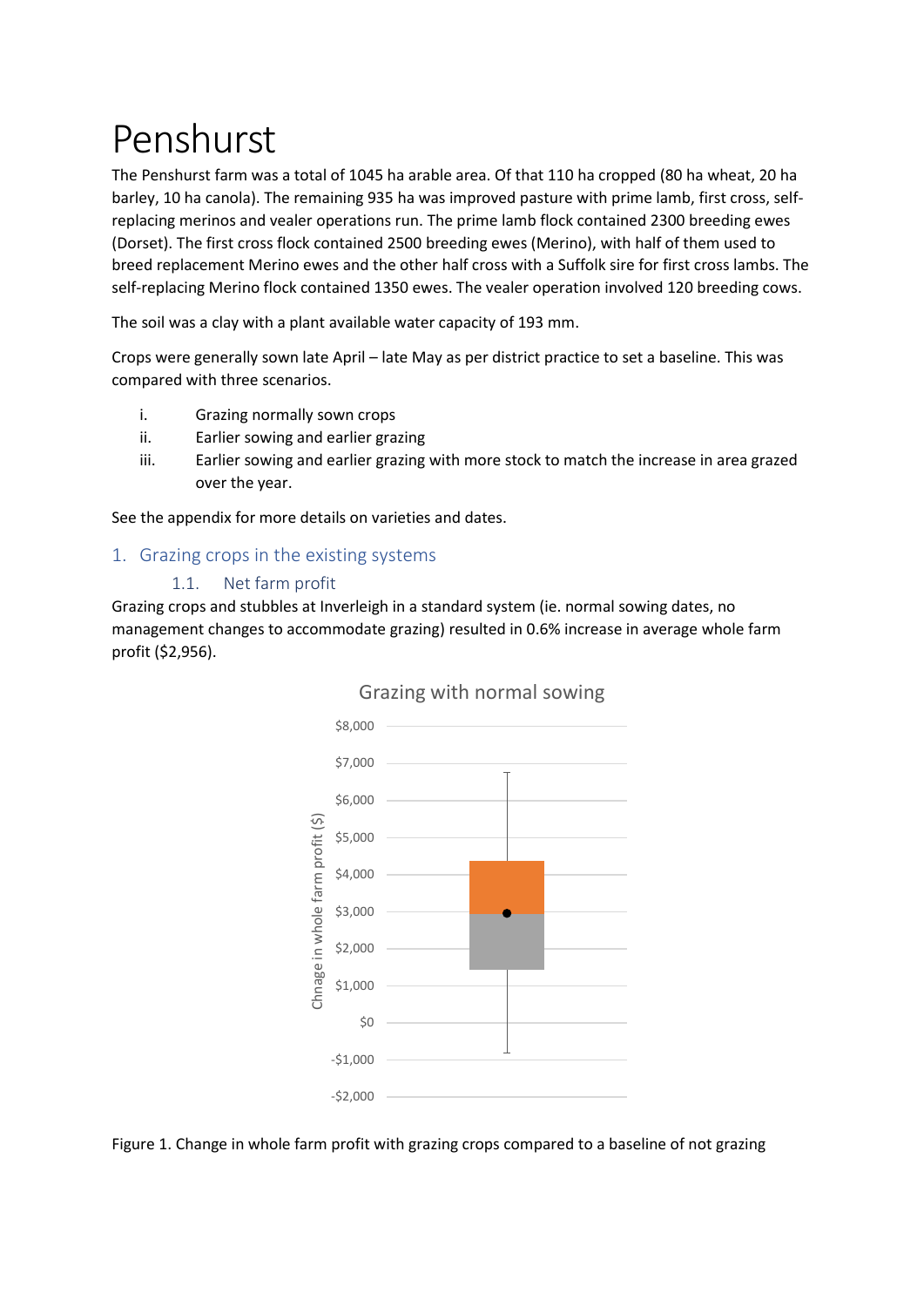Wheat was grazed by terminal ewes in the prime lamb operation. Barley was grazed by Merino ewes crossed with Suffolk sires respectively. First cross lambs grazed stubbles for two weeks over summer.

# 1.2. Crop gross margins

Grazing crops that were sown on a standard date resulted in decline in crop gross margin (GM) 73% of the time. On average the change in crop GM with grazing was -\$4.38/ha due to yield decline with grazing of wheat and barley (figure 2).



Figure 2. Change in crop GM (left) and wheat yield (kg/ha) with grazing compared to the baseline of not grazing.

### 1.1. Livestock gross margins

Sheep gross margin increased with grazing crops 94% of the time. On average the GM increased by \$4.10/ha (figure 3). Cattle gross margins remained the same as they did not graze crops.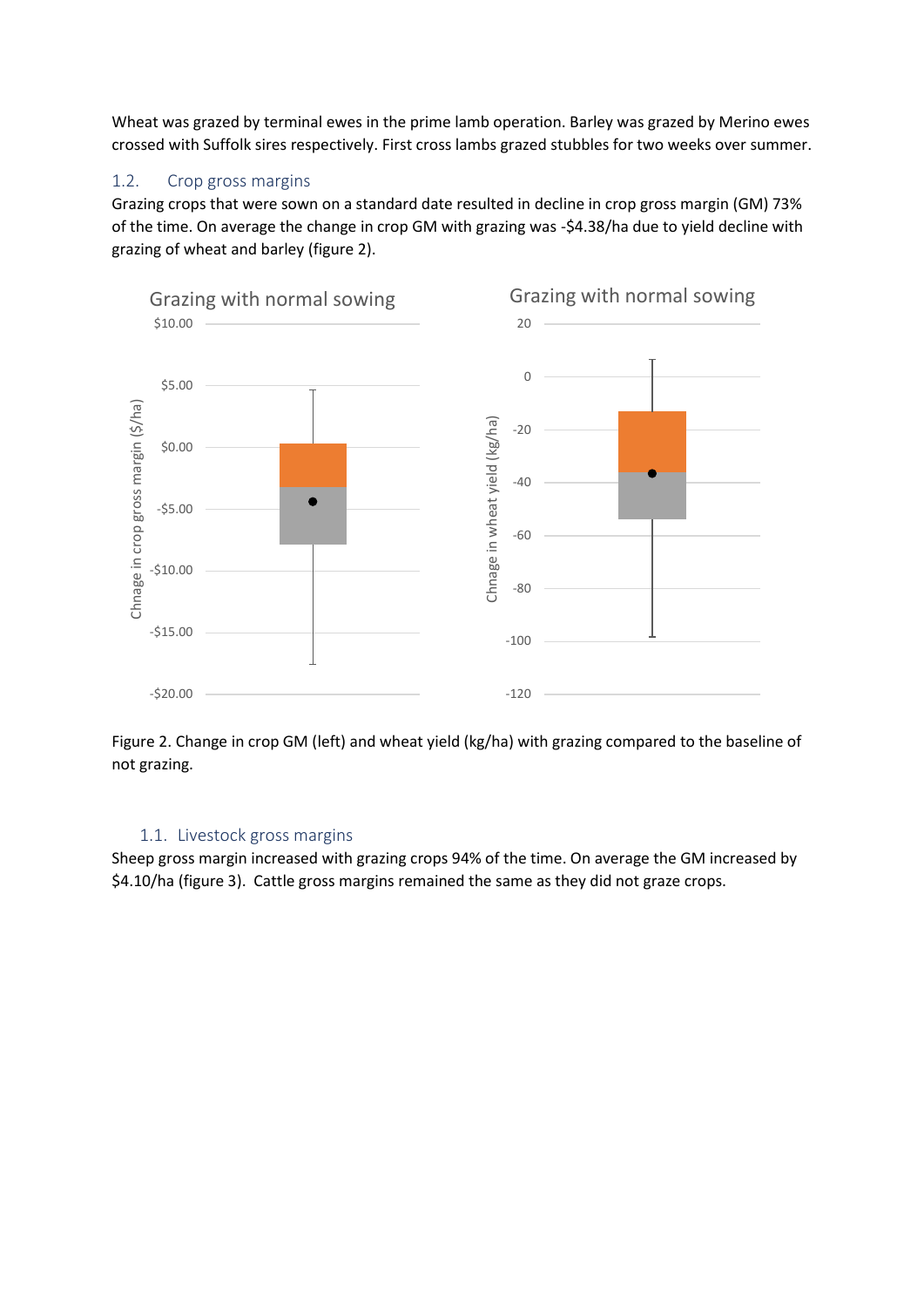

# Grazing with normal sowing



### 1.2. What is changing the crop GM?

Wheat yield decline with grazing was the main cause of decreased crop GM. The larger area of wheat planted than barley (80 ha wheat versus 20 ha barley) and higher prices of wheat meant the yield declines in wheat had a greater effect on crop margins than barley. Barley yields changed the same proportions from grazing as wheat<sup>1</sup>.

Autumn sown canola is not generally grazed in south west Victoria because the winter is too cold for adequate recovery prior to flowering. Therefore, canola was not grazed in the model.

### 1.3. What is changing the livestock GM?

### *Lambing percentage*

**.** 

Grazing crops marginally increased lambing percentage for the prime lamb flock (average increase of 0.7%) and first cross ewes (0.9%) (figure 4). The self-replacing flocks did not graze crops so there was no change in lambing.

<sup>&</sup>lt;sup>1</sup> APSIM does not allow defoliation (grazing) of barley so grazed barley was modelled by using the same proportional decline in wheat yields from grazing.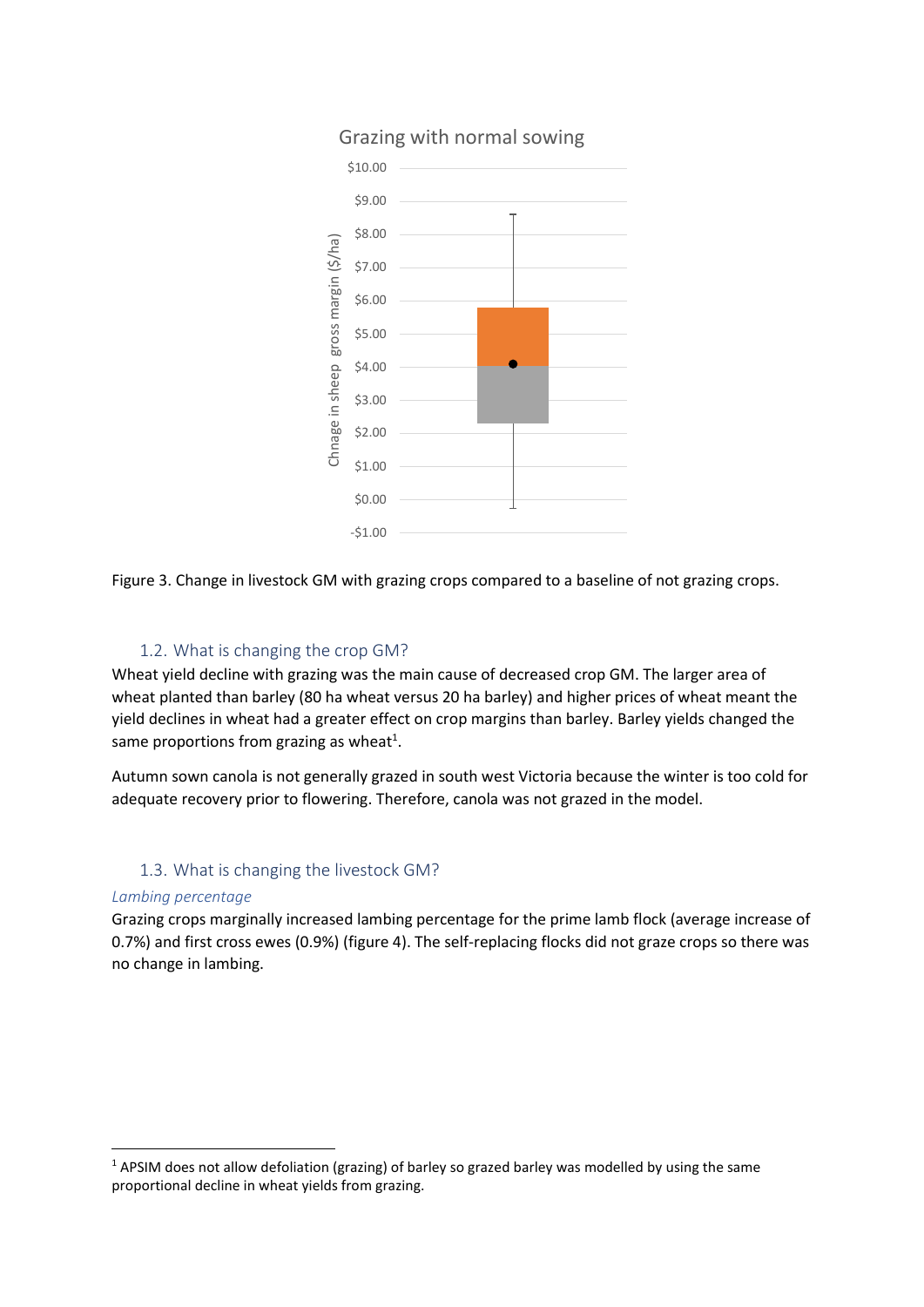

Figure 4. Change in lambing percentage with grazing crops compared to a baseline of not grazing crops.

- Prime lamb ewes grazed crop July 9-23 and lambed on August 26. Grazing crop meant they were 0.1 CS lower coming into lambing.
- First cross ewes grazed crop July 18-23 and lambed August 26. Grazing crop meant they were 0.02 CS heavier coming into lambing

Although both flocks were slightly heavier at lambing, the first cross ewes did not lose weight after lambing like the terminal ewes in the prime lamb operation.

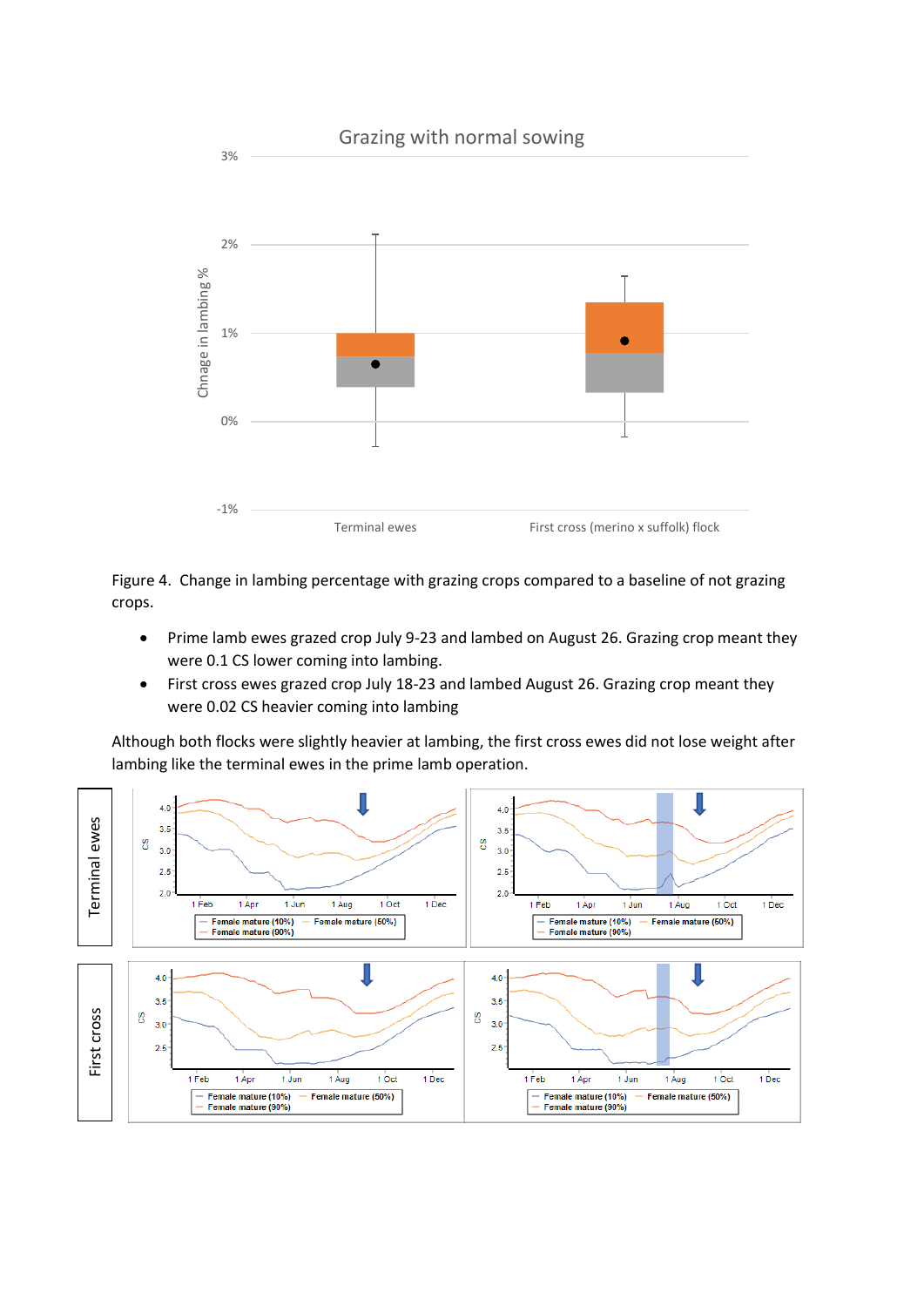Figure 5. Ewe condition score<sup>2</sup> where crops are not grazed (left) and where they were grazed (right). Blue arrow shows lambing, shaded crop is crop grazing window.

### *Sale weights*

Terminal ewes, first cross lambs and their maternal ewes were the only animal classes to change sale weight from grazing crops (figure 6). Prime lambs were sold when they reached 50kg so did not change weight, and the other animal classes did not graze crops.



Figure 6. Change in sale weights of terminal ewes, CFA ewes from the first cross flock and first cross lambs.

It averaged out that terminal CFA ewes sold at about the same weight whether crops were grazed or not grazed (average -17 g/hd). CFA Merino ewes from the first cross mob sold on average 73 g lighter (-\$0.09/hd). First cross lambs sold on average 55 g heavier (\$0.12/hd).

### *Wool cut*

**.** 

Wool cut increased very little with grazing crops (figure 7).

Terminal ewe wool cut decreased on average 5 g CFW/hd. At a price of \$6.55 for 28 μm wool, that is -\$0.03/hd. Prime lambs had no change in wool cut

Merino ewes in the first cross operation had a slight increase of 14 g CFW/hd. At a price of \$13.21/kg cln for 19 μm wool that is an average increase of \$0.18/ewe.

First cross lambs had a varying but on average the same wool cut (-2 g CFW/hd) whether stubbles and crop were grazed or not.

<sup>&</sup>lt;sup>2</sup> Graph is generated from percentiles of the whole data set. Each line does not represent a singular year or ewe in the mob, but the (eg.) 50<sup>th</sup> percentile ewe CS for that day from across the 35 years of the model.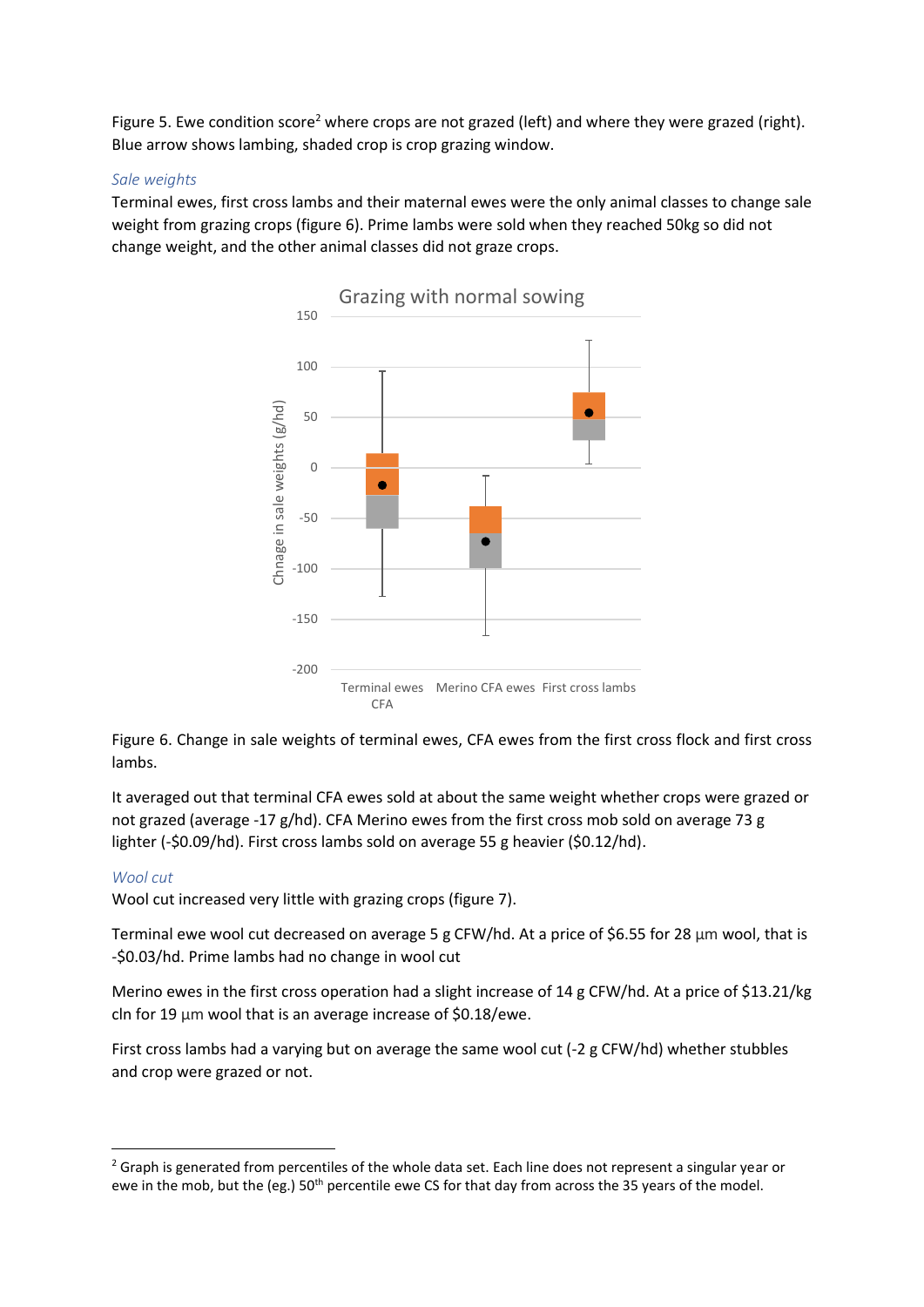

Figure 7. Change in wool cut across ewe that grazed crops and their offspring

### *Supplementary feeding*

Supplementary feed reductions with grazing crops was not as substantial as may be expected. This was due to the small area of cropped country for grazing and the adequacy of pasture in most years.

The change was more substantial in the supplementary feeding of the first cross flock than the prime lamb flock (figure 8). There was a greater change even though only half the first cross flock grazed crop and stubbles (Merino x Suffolk part grazed crops). Most of that came from decreased feeding of lambs and hoggets over summer when they grazed stubbles.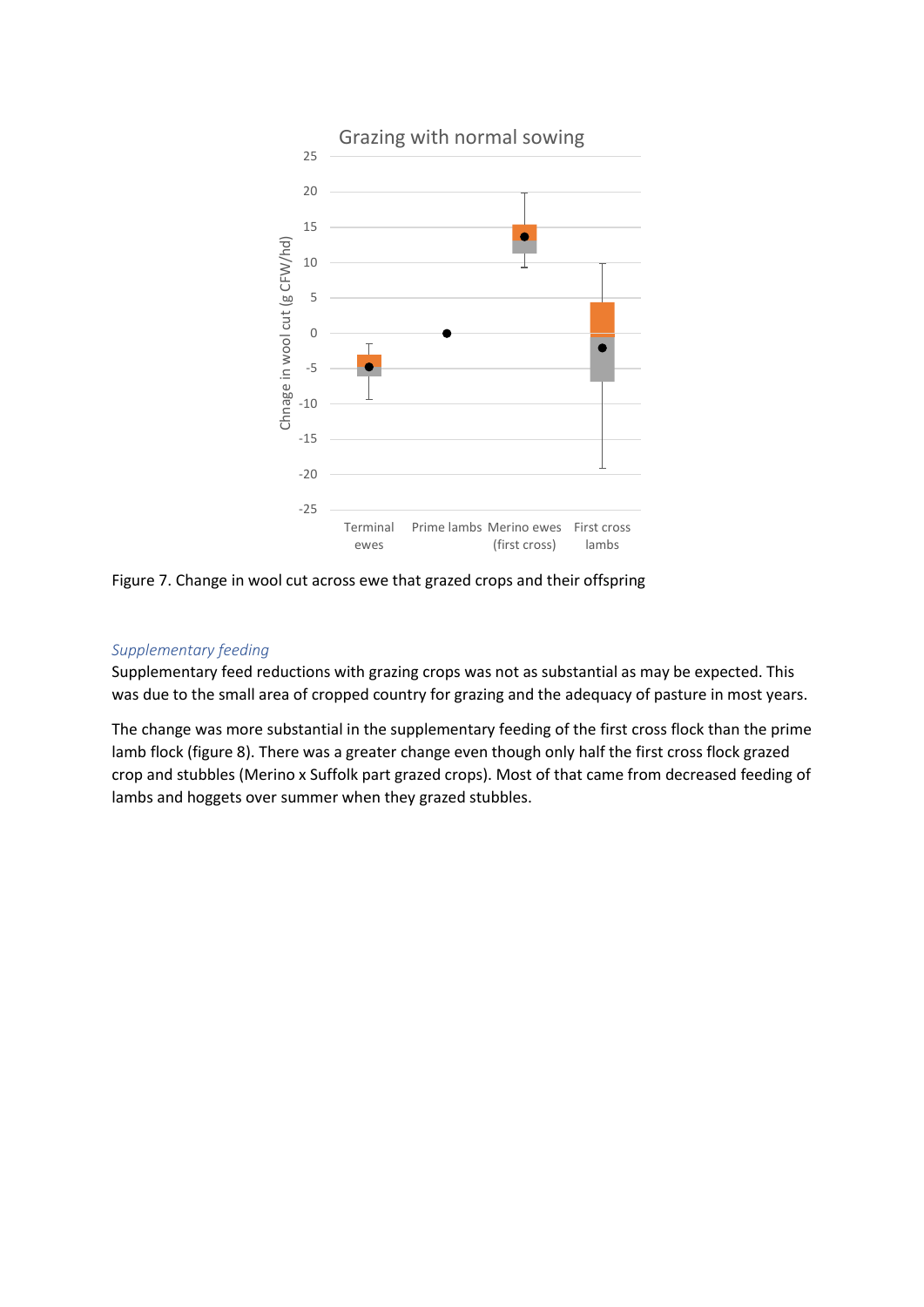

Figure 8. Change in supplementary feeding costs for the whole flock divided by the number of ewes.

The prime lamb operation generally increased feeding out with grazing crops, increasing on average 0.80 t feed (barley) which equated to +\$166 across the mob on average. This came from increased feeding of young stock for both maintenance and finishing.

The first cross mobs saved on average 1.84 t of feed, or -\$383, with the key savings being in feeding of young stock.

### 1.4. How often are crops grazed?

Crops were only grazed when the extra fodder was needed. When green pasture FOO was <750 kg DM/ha animals were put on crop. First cross lambs grazed stubble every year.

|                               | <b>Prime lambs</b>        |                   | <b>Merino x Suffolk (terminal ewes)</b> |                    |
|-------------------------------|---------------------------|-------------------|-----------------------------------------|--------------------|
|                               | <b>Frequency of years</b> | Crops grazed      | <b>Frequency of years</b>               | Crops grazed       |
| Grazing with normal<br>sowing | 15%                       | Wheat (9-23 July) | 39%                                     | Barley (9-23 July) |

# 2. Grazing early sown crops

### 2.1. Net farm profit

Grazing crops and stubbles at Inverleigh when longer season varieties were sown resulted in 4.7% increase in whole farm profit (\$24,334).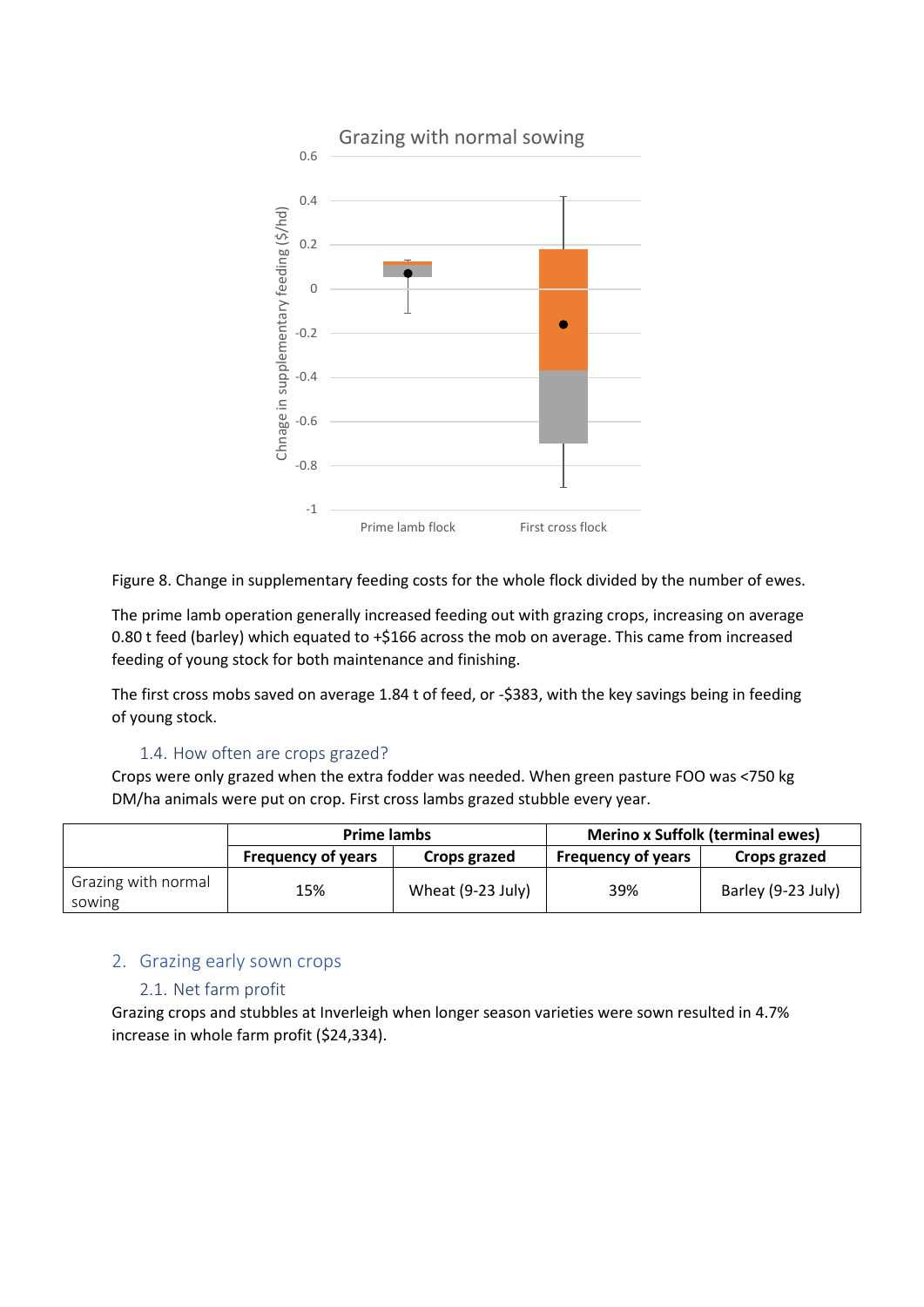

# Early grazing with early sowing



# 2.2. Crop gross margins

Early sowing had a significant impact on yields (figure 10). The yield increase from early sowing outweighed the slight yield decline from grazing.

Grazing long season crop varieties that were sown earlier saw in increase in crop gross margin (GM) 60% of the time (figure 11). On average the change in crop GM with grazing was +\$7/ha (figure 10). See appendix 7 for sowing dates and varieties.

There was only a 9% chance of yield decline from grazing early sown wheat when compared with ungrazed wheat sown at a normal sowing time.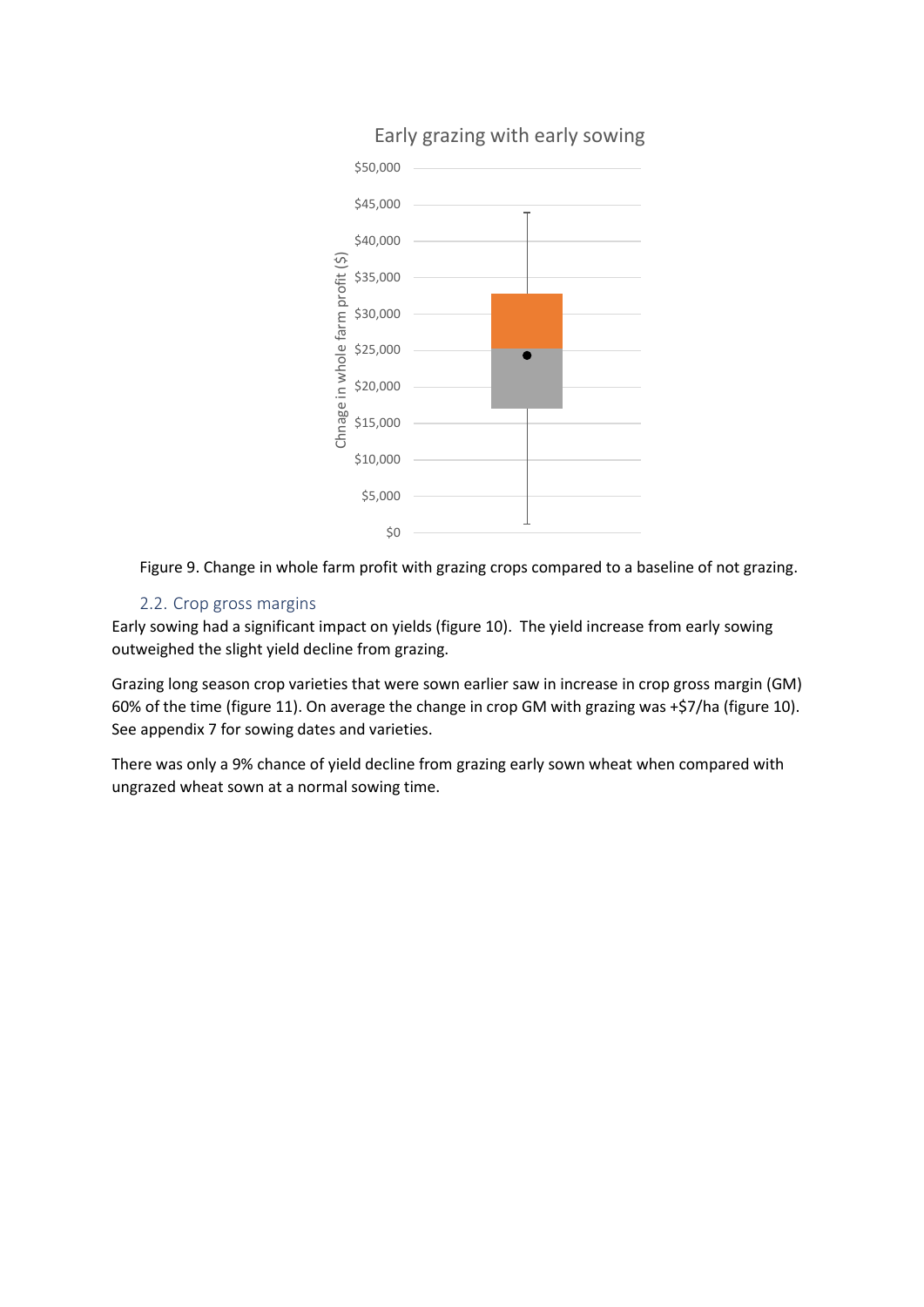

Figure 10. Change in crop yield with earlier sowing compared with normal sowing (left bar), and grazing of early sown wheat compared with normally sown ungrazed wheat (right bar)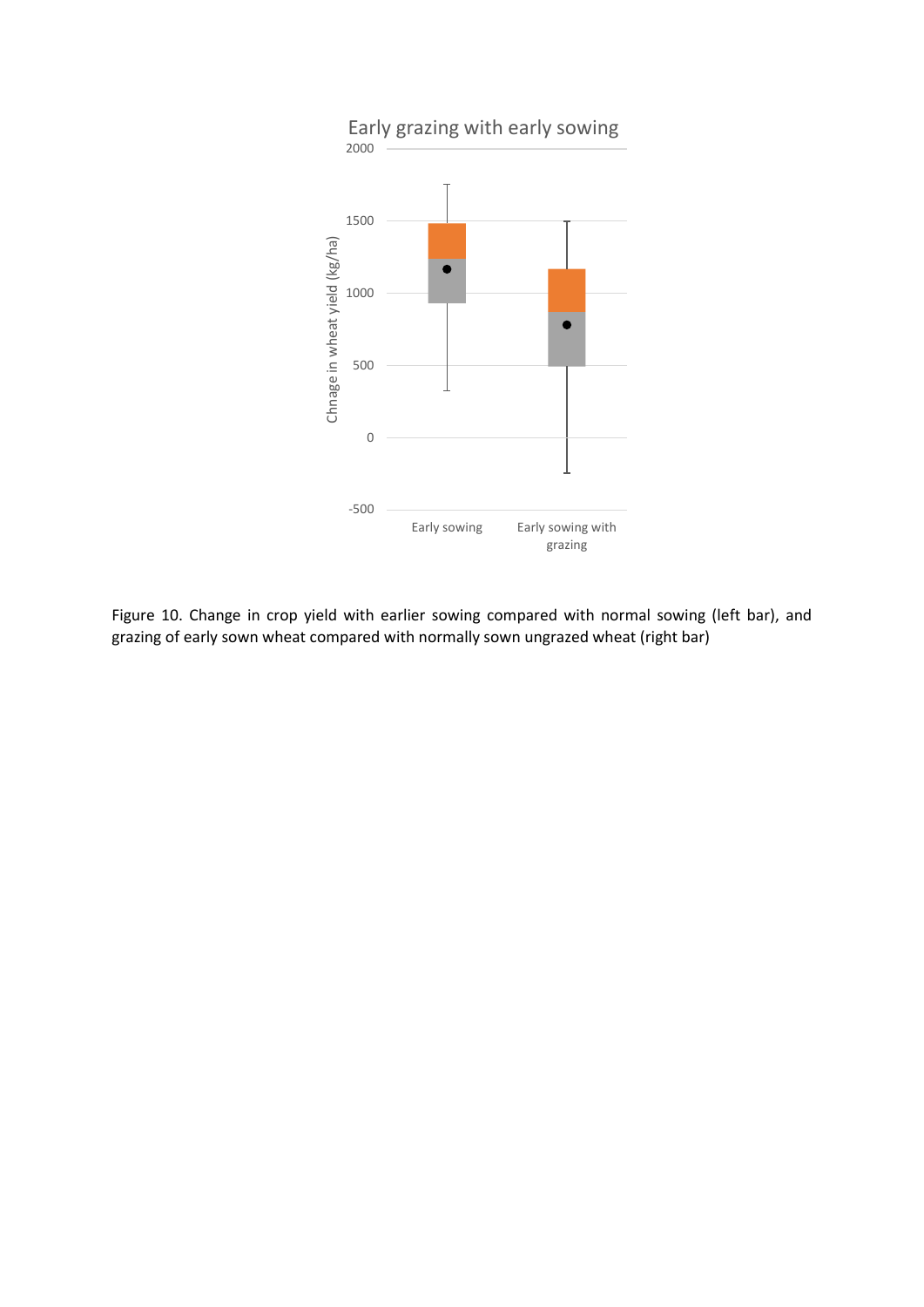

# Early grazing with early sowing

Figure 11. Change in crop GM (left) and wheat yield (right) with early grazing of early sown crops compared to the baseline of not grazing normally sown crops.

### 2.3. Livestock gross margins

Gross margin increased with early grazing of crops 99.8% of the time. On average the GM increased by \$9.99/ha (figure 12).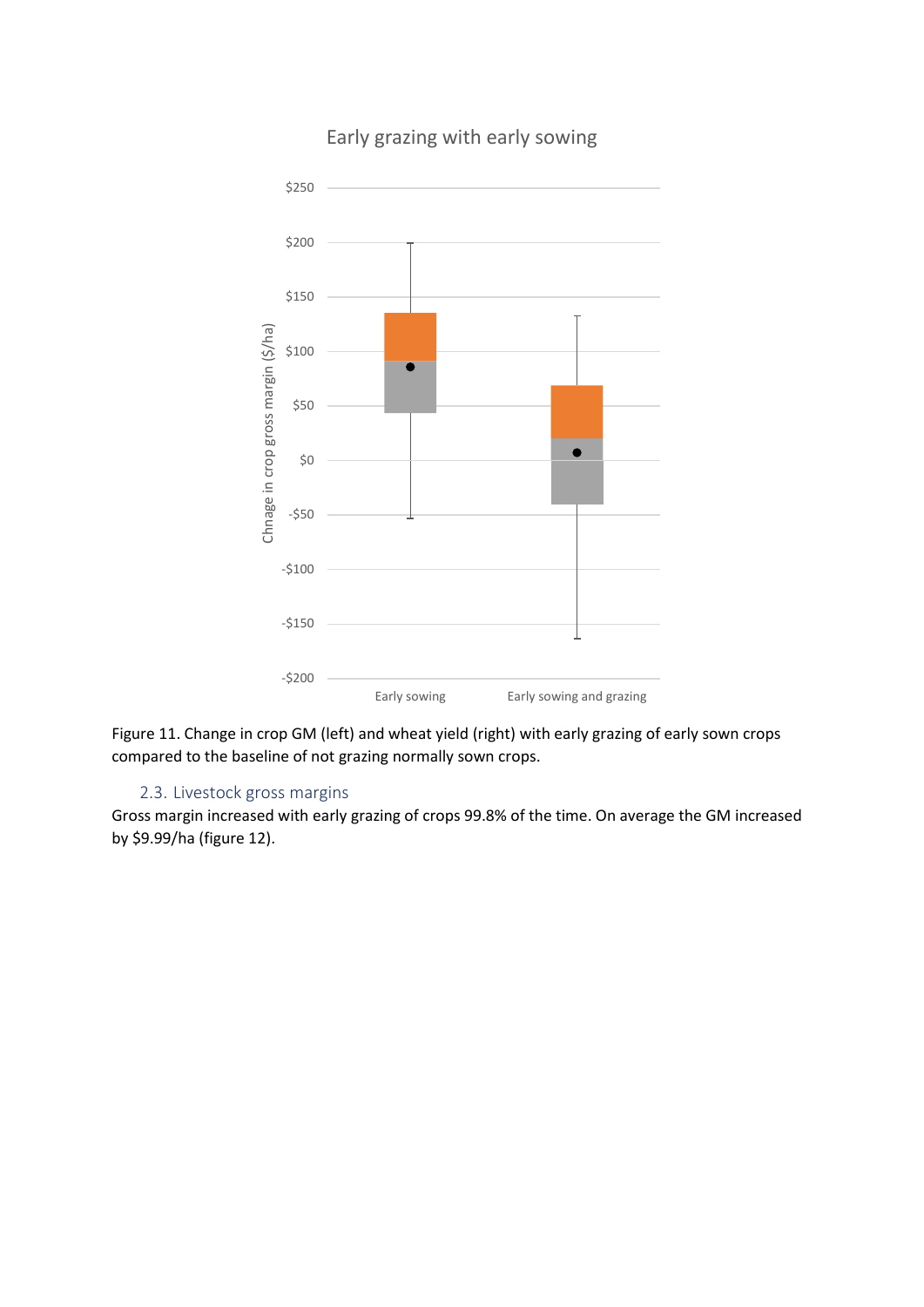

Figure 12. Change in livestock GM with early sowing and early grazing of crops compared to a baseline of not grazing crops.

### 2.4. What is changing the crop gross margin?

Early sowing of crops with a long season variety (Revenue) lead to wheat yields increasing on average 0.78 t/ha *with* grazing and 1.17 t/ha *without* grazing (figure 10). The increase in yield saw crop income increase, even though the wheat variety was changed from a milling to feed variety<sup>3</sup>.

Barley variety was changed to long season cultivar Capstan, with yield changes being the same proportions from grazing as wheat<sup>4</sup>. Canola was not grazed but the long season cultivar Taurus was sown.

### 2.5. What is changing the livestock gross margin?

### *Lambing percentage*

**.** 

Grazing crops increased lambing percentage for the first cross flock (Merino x Suffolk) on average 1.1% and prime lambing percentage 1.4%. The self-replacing flocks did not graze crops so there was no change in lambing.

<sup>&</sup>lt;sup>3</sup> Discount in feed wheat price was 10% of APW price

<sup>4</sup> APSIM does not allow defoliation (grazing) of barley so grazed barley was modelled by using the same proportional decline in wheat yields from grazing.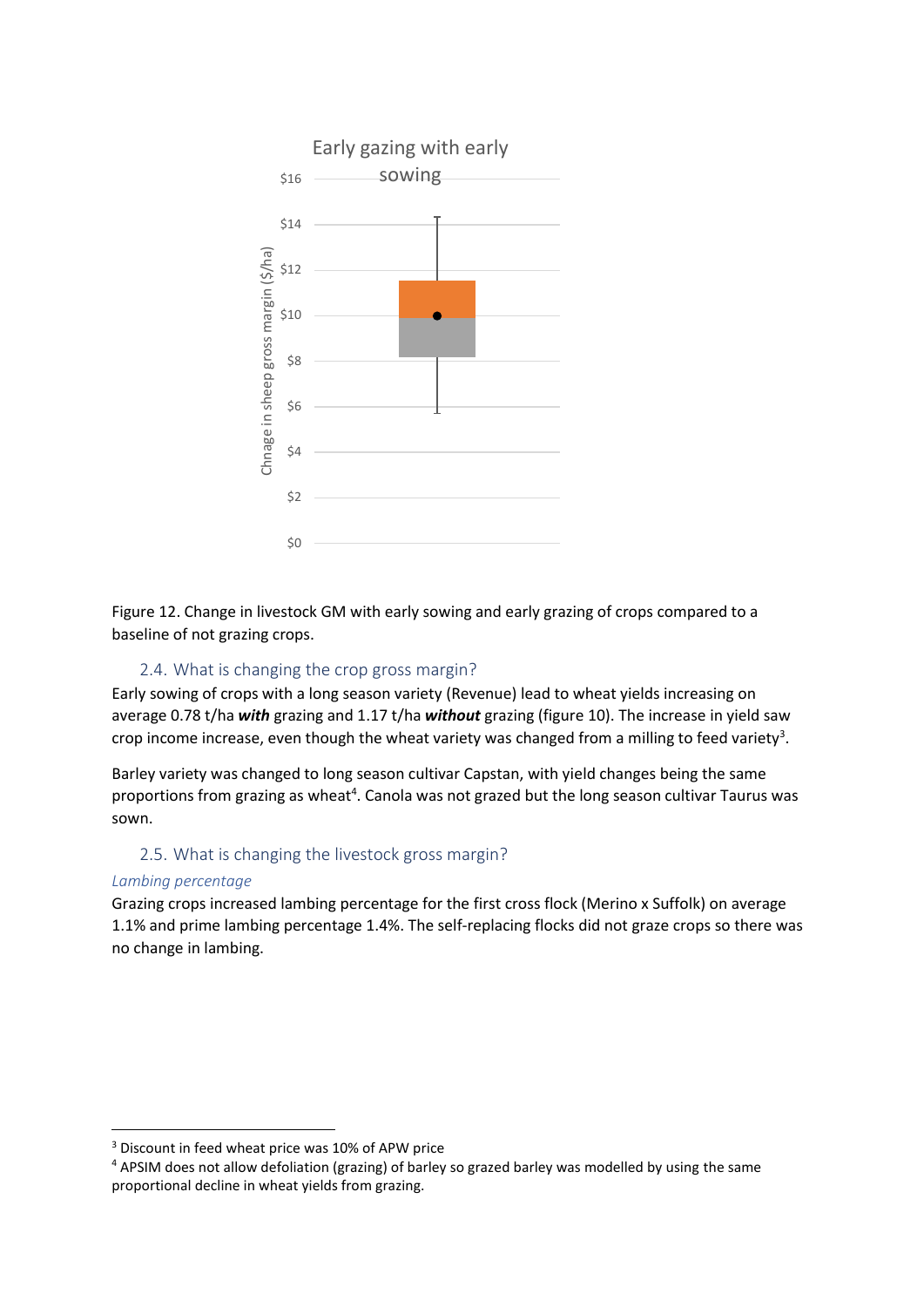

Figure 13. Change in lambing percentage for the prime lamb mob with early grazing of early sown crops compared to a baseline of not grazing crops.

- First cross ewes grazed crop June 4-18 and lambed on June 12. They were 0.1 CS higher at lambing than if they had not been on crop.
- Prime lamb ewes grazed crop June 12-18 and lambed on August 26. They were 0.1 CS higher coming into lambing thank if they had not been on crop



Figure 14. Ewe condition score<sup>5</sup> where crops are not grazed (left) and where they were grazed early at a normal stocking rate (right). Blue arrow shows lambing, shaded crop is crop grazing window.

**.** 

<sup>&</sup>lt;sup>5</sup> Graph is generated from percentiles of the whole data set. Each line does not represent a singular year or ewe in the mob, but the (eg.) 50<sup>th</sup> percentile ewe CS for that day from the 35 years of the model.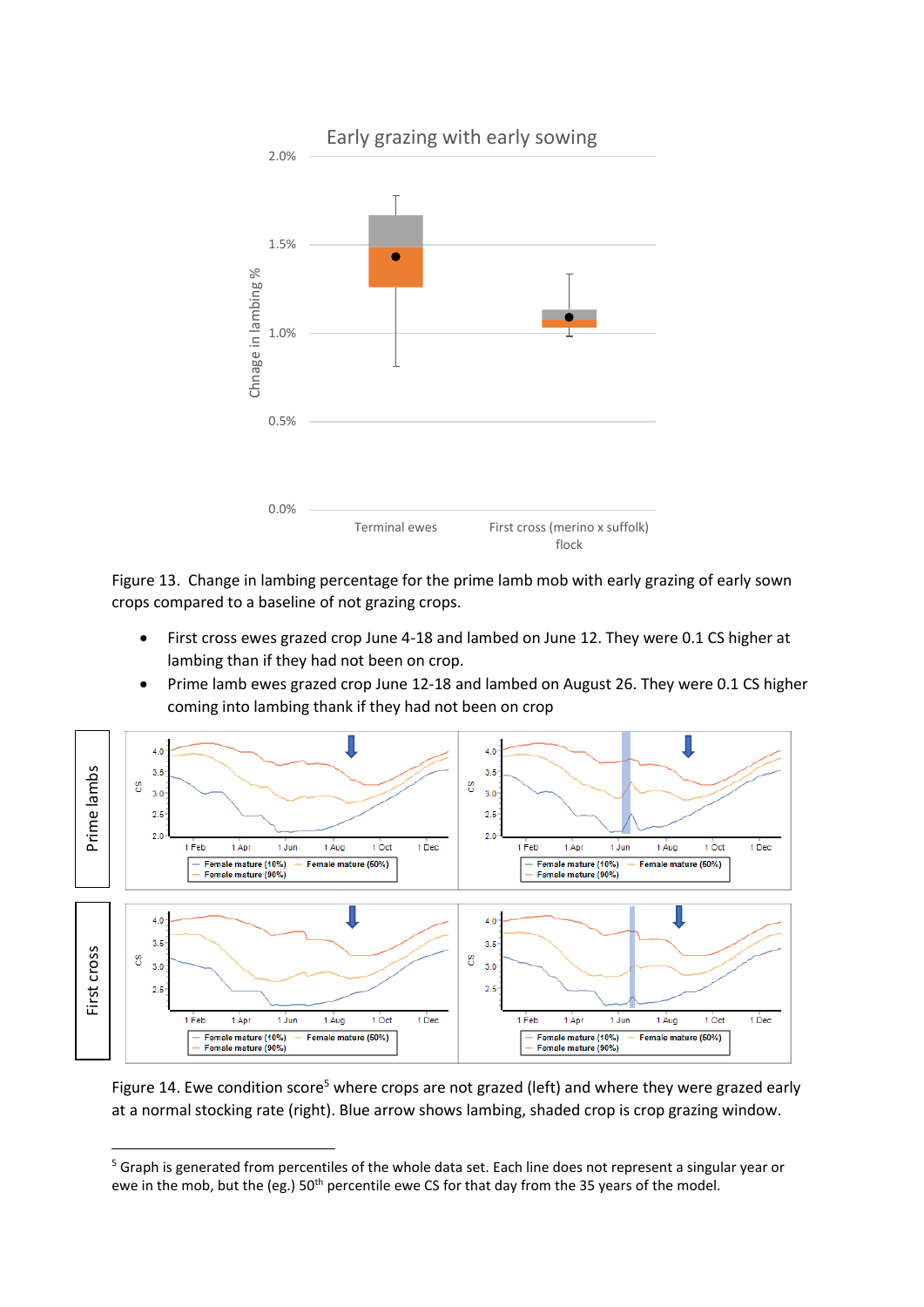#### *Sale weights*

Terminal ewes, first cross lambs and their maternal ewes were the only animal classes to change sale weight from grazing crops (figure 6). Prime lambs were sold when they reached 50kg so did not change weight, and the other animal classes did not graze crops.



Figure 15. Change in sale weights of terminal ewes, CFA ewes from the first cross flock and first cross lambs.

With grazing crops, terminal CFA ewes sold 330 g heavier (+\$0.42/hd). CFA Merino ewes from the first cross mob sold on average 121g heavier (+\$0.15/hd). First cross lambs sold on average 68 g heavier (\$0.15/hd).

#### *Wool cut*

Wool cut increased very little with grazing crops (figure 7).

Terminal ewe wool cut decreased on average 5 g CFW/hd. At a price of \$6.55 for 28 μm wool, that is -\$0.03/hd. Prime lambs had no change in wool cut

Merino ewes in the first cross operation had a slight increase of 38 g CFW/hd. At a price of \$13.21/kg cln for 19 μm wool that is an average increase of \$0.50/ewe.

First cross lambs had a slight increase of 10 g CFW/hd. At a price of \$10.43/kg cln for 23 μm wool that is an average increase of \$0.40/ewe..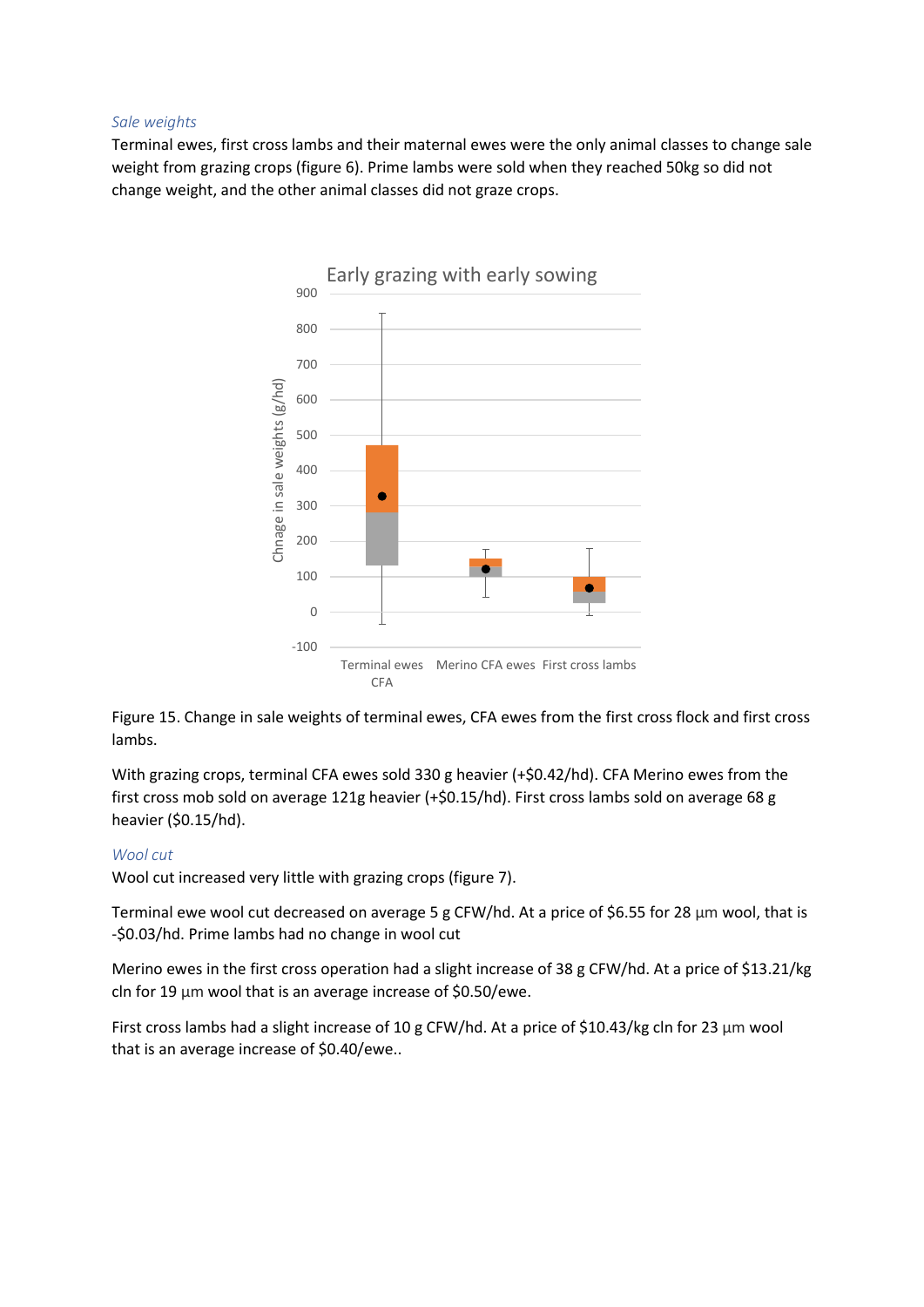

Figure 16. Change in wool cut across ewe that grazed crops and their offspring

### *Supplementary feeding*

Supplementary feed reductions with grazing crops was not as substantial as may be expected. This was due to the small area of cropped country for grazing and the adequacy of pasture in most years.

The change was more substantial in the supplementary feeding of the first cross flock than the prime lamb flock (figure 17). There was a greater change even though only half the first cross flock grazed crop and stubbles (Merino x Suffolk part grazed crops). Most of that came from decreased feeding of lambs and hoggets over summer when they grazed stubbles.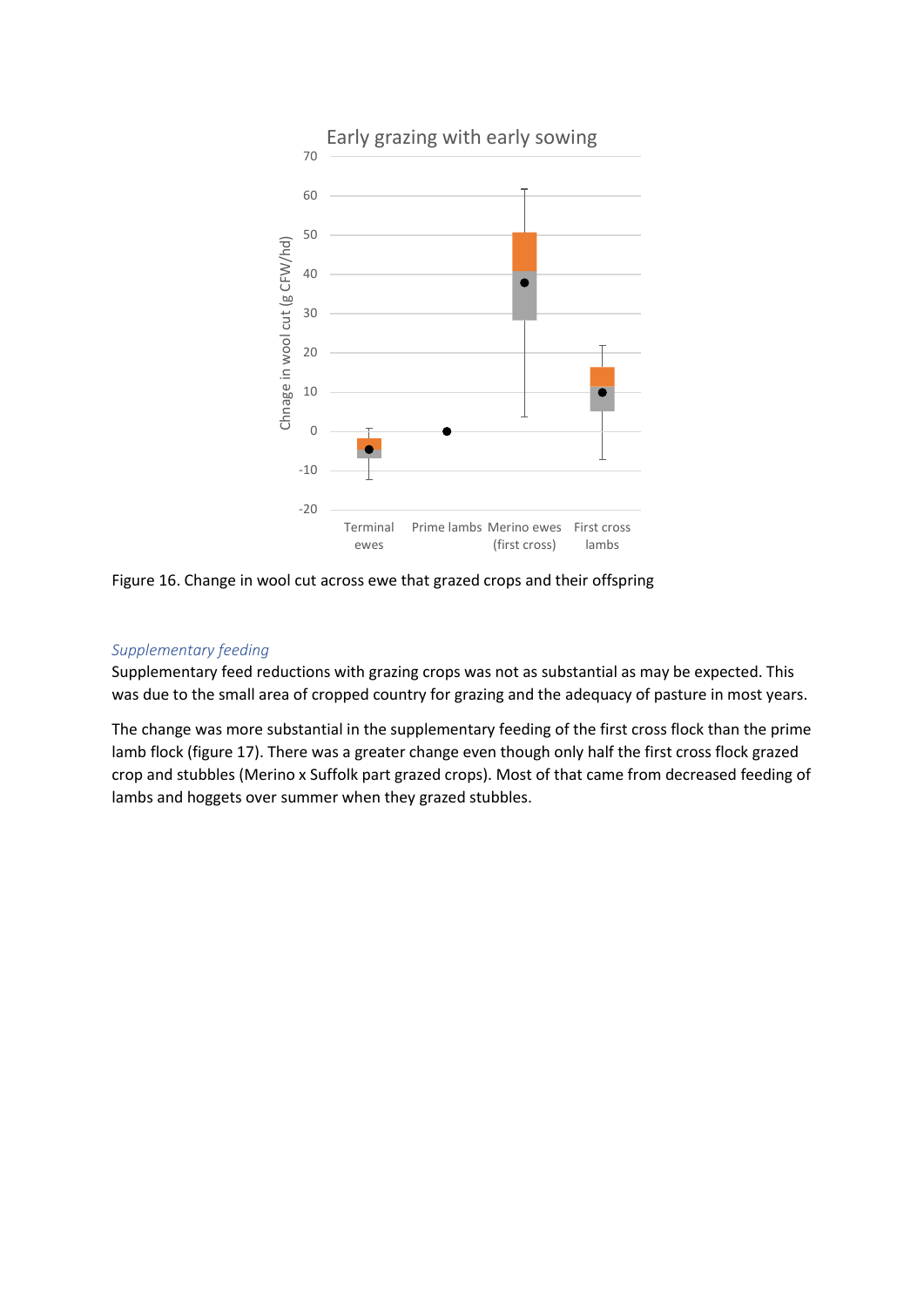

Figure 17. Change in supplementary feeding for the whole flock divided by the number of ewes in the flock where early sown crops were grazed.

The prime lamb operation generally increased feeding out with grazing crops, increasing on average 0.65 t feed (barley) which equated to +\$136 across the mob on average. This came from increased feeding of young stock for both maintenance and finishing.

The first cross mobs saved on average 7.68 t of feed, or -\$1,596, with the key savings being in feeding of young stock.

### 2.6. How often are crops grazed?

Crops were only grazed when the extra fodder was needed. When green pasture FOO was <750 kg DM/ha animals were put on crop. First cross lambs grazed stubble every year.

|                                    | <b>Prime lambs</b>        |                   | <b>Merino x Suffolk (terminal ewes)</b> |                    |
|------------------------------------|---------------------------|-------------------|-----------------------------------------|--------------------|
|                                    | <b>Frequency of years</b> | Crops grazed      | <b>Frequency of years</b>               | Crops grazed       |
| Early grazing with<br>early sowing | 61%                       | Wheat (4-18 June) | 63%                                     | Barley (4-18 June) |

### 3. Grazing early sown crops with a higher stocking rate

The total grazing area across the year was calculated, and if cropped area grazed and time on crop were adequate, the number of stock was increased to maintain the same stocking rate (see Appendix 1 for a calculation example).

At Penshurst, with only 110 ha cropped land, there was insufficient grazing time and area for stock number to be increased across the year.